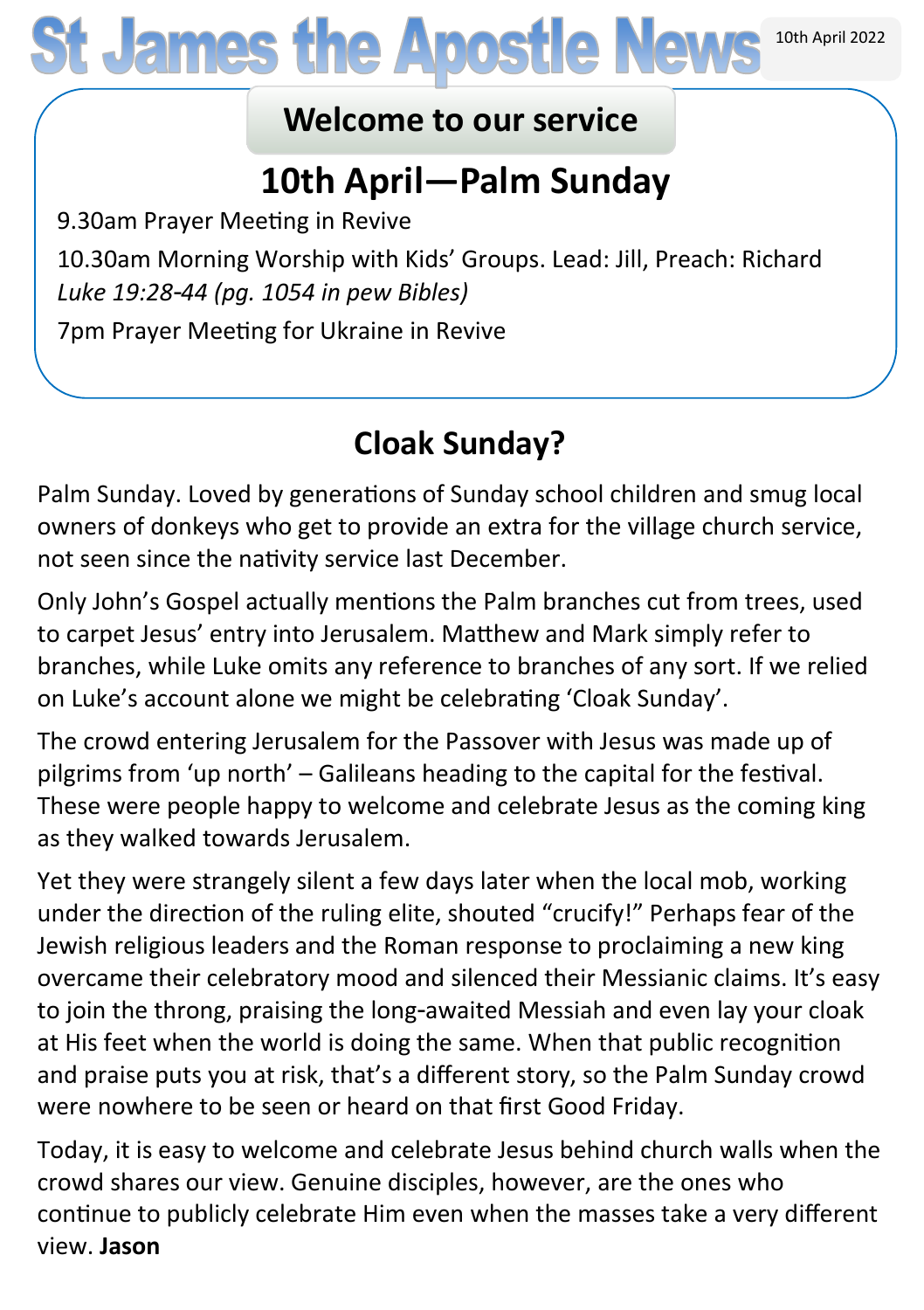#### **Notices**

**Covid Measures during services**:

- **every pew on the left of the main aisle may be used** and wearing masks is not required during services. Please be sensitive to those who would still like to keep a degree of social distancing.

- **every other pew on the right side of the main aisle is still to be left unoccupied**  (as marked) for social distancing purposes and masks are required.

We are meeting again this **Sunday evening in Revive** for an hour from 7pm to **pray for Ukraine.** Please come and join us to intercede for this terrible situation. Jason.

**Good Friday Family Fun.** We are running a joint Edge & St. James' Good Friday event at 4pm in the large hall. There will be crafts, fish finger sandwiches, an egg hunt and, of course, the real meaning of Easter. Tickets are £1 per person to help cover costs and need to be bought by Tuesday 12th April. If you'd like tickets give Amy or Vickie a shout (see newssheet back page). If you'd be willing to help out let us know too! It would be great to see families there!

At our next Annual Meeting Calvin will be stepping down as our only Churchwarden. We are in need of one or two people who are willing to step up and serve in this important role. Churchwardens are the senior lay people in a local church, playing a key role of the PCC and working alongside the vicar. Please speak to Calvin or Jason to find out more.

**Electoral Roll update.** if you are a member of St James and are not currently on the list please fill out an Electoral Roll form from table at the back of church. A list of the current roll is shown to the left of the church door. Please pass completed forms to Averil Tate. The electoral Roll is a list of all worshipping members of the church.







### **Celebrating Thy Kingdom Come/Pentecost/Queen's Jubilee**

These three events all coincide over the weekend of 3rd-5<sup>th</sup> June this year. We would like to celebrate them together as a Church Family, where we can all share the unique and special celebrations. We hope to have prayer stations in Church, a Sunday Morning Family style service and follow it with a Jubilee style family picnic in the church grounds . Please reserve the date if you haven't made other plans, let us know if you intend to come and if you can help in any way. More details to follow…. For more information contact Margaret Hunt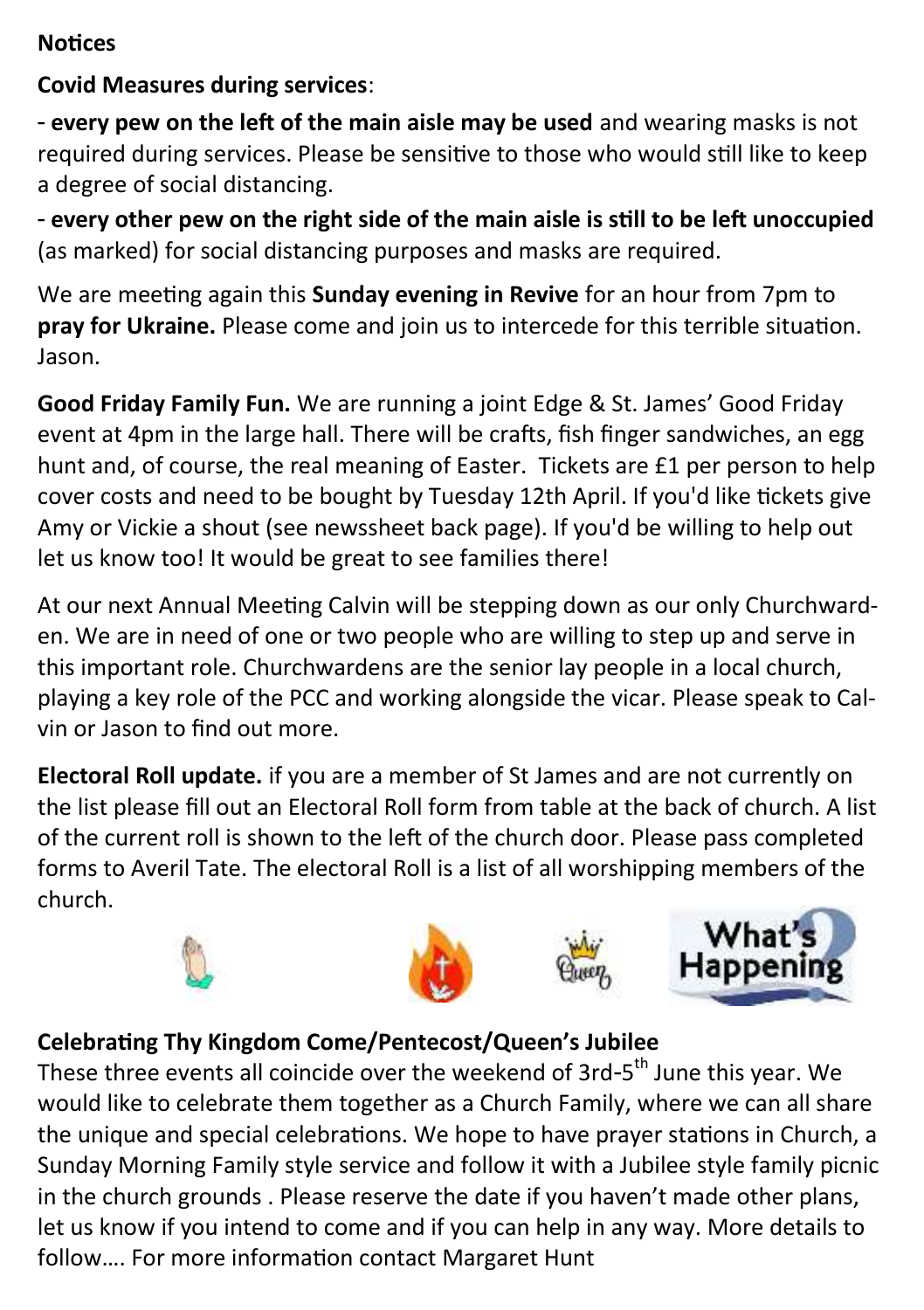#### *Sundays Ahead*

### **17th April – Easter Day**

10.30am Family Communion. Lead: Simon, Preach: Jason. *Luke 24:1-35*

## **24th April**

10.30am Morning Worship with Kaboom! Lead: Margaret, Preach: Jill. *Luke 24:36-49*

## *Advance Notices*

**Good Friday**

10am Morning Worship at St James' 11.30am Walk of Witness from Portholme Church

12noon Ecumenical Service outside

Selby Abbey

4pm St James' & Edge Family Fun in the Standering Hall

**27th April** – 7.30pm Church Annual meeting in the church building'

If you wish to give to St James' Church on a regular basis, it is easy to do via: **<https://www.parishgiving.org.uk/home/>**

| <b>The Week Ahead</b> |                    |                                                         |  |  |
|-----------------------|--------------------|---------------------------------------------------------|--|--|
| Monday                | 9am                | Staff Prayer Meeting in the Parish Office               |  |  |
|                       | $10-$<br>11.30am   | Martha's House in Revive                                |  |  |
| Wednesday             | 9.30am             | Table Tennis in the large Hall                          |  |  |
|                       | 7.30 <sub>pm</sub> | Churches Together Lent Course on zoom (see no-<br>tice) |  |  |
| Friday                | 10am               | Morning Worship. Lead: Jason, Preach: Margaret.         |  |  |
|                       | 11.30am            | Churches Together service at Portholme Church           |  |  |
|                       | 12 noon            | Ecumenical Service outside Selby Abbey                  |  |  |
|                       | 4pm                | St James' & Edge Family Fun in the Standering<br>Hall   |  |  |
| Saturday              | Jason's Day Off    |                                                         |  |  |

*News sheet Production:* Please send notices for the next issue to the parish office by 9.30am on **Thursday** morning. **newssheet.stjames@gmail.com**